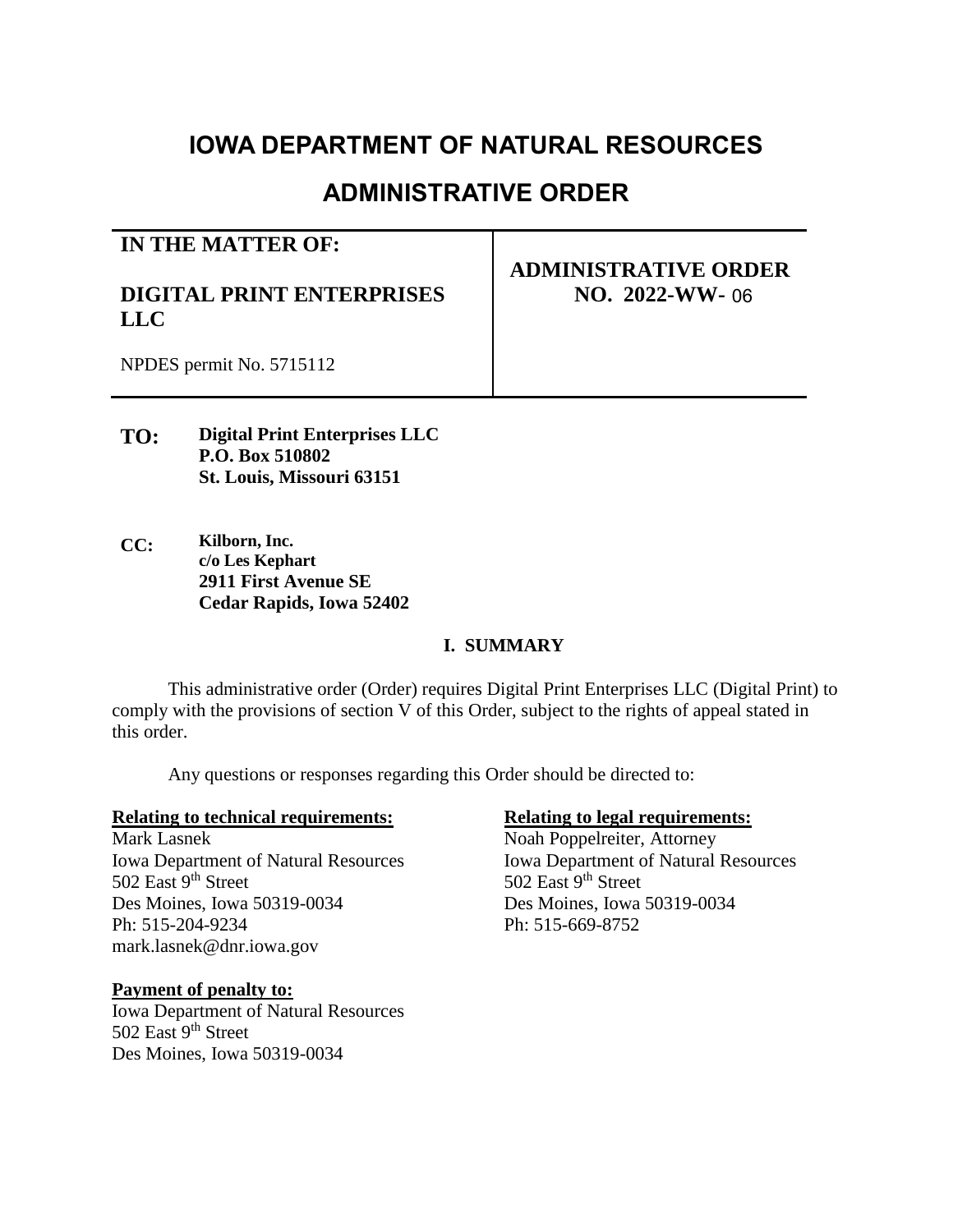# **IOWA DEPARTMENT OF NATURAL RESOURCES ADMINISTRATIVE ORDER**

## DIGITAL PRINT ENTERPRISES LLC

#### **II. JURISDICTION**

 This Order is issued pursuant to Iowa Code section 455B.175(1), which authorizes the Director to issue any order necessary to secure compliance with or prevent a violation of Iowa Code chapter 455B, Division III, Part I and the rules promulgated or permits issued pursuant thereto; and Iowa Code section 455B.109 and 567 Iowa Administrative Code (IAC) chapter 10, which authorize the Director to assess administrative penalties.

#### **III. STATEMENT OF FACTS**

- 1. Digital Print, a company based out of Saint Louis, Missouri, owns a printable cloth and paper production facility located 2911 1st Avenue SE, Cedar Rapids, Iowa (Facility). The Facility discharges non-contact cooling water as wastewater as part of its production process.
- 2. The Facility is operated on behalf of Digital Print by Kilborn, Inc. (Kilborn).
- 3. On October 14, 2015, the DNR sent Digital Print a Notice of Violation (NOV) for a violation of the application for reissuance due date in Digital Print's National Pollution Discharge Elimination System (NPDES) permit in effect at that time.
- 4. On June 1, 2017, the DNR reissued Digital Print NPDES permit number 5715112 (Permit). The terms and conditions of the Permit are incorporated by reference into this Order.
- 5. Notably, the Permit requires Digital Print to reapply for a reissuance 180 days prior to the Permit's expiration date of May 31, 2022. Permit, page 6, paragraph 11.
- 6. On July 29, 2021, the DNR sent Kilborn a letter stating the application for reissuance was due by December 2, 2021.
- 7. The DNR did not receive an application from Digital Print or from Kilborn by December 2, 2021.
- 8. On or about January 7, 2022, DNR central office staff contacted Kilborn by telephone and informed them of the overdue application.
- 9. On February 4, 2022, the DNR issued Digital Print a NOV for the overdue permit. This letter was sent certified mail to Digital Print's Missouri office.
- 10. The DNR received proof of delivery of the February 4, 2022, NOV, on February 9, 2022.
- 11. On or about March 7, 2022, DNR central office staff contacted Kilborn by telephone. Kilborn staff stated they believed the application had been sent. They stated they would confirm and ensure the application was sent.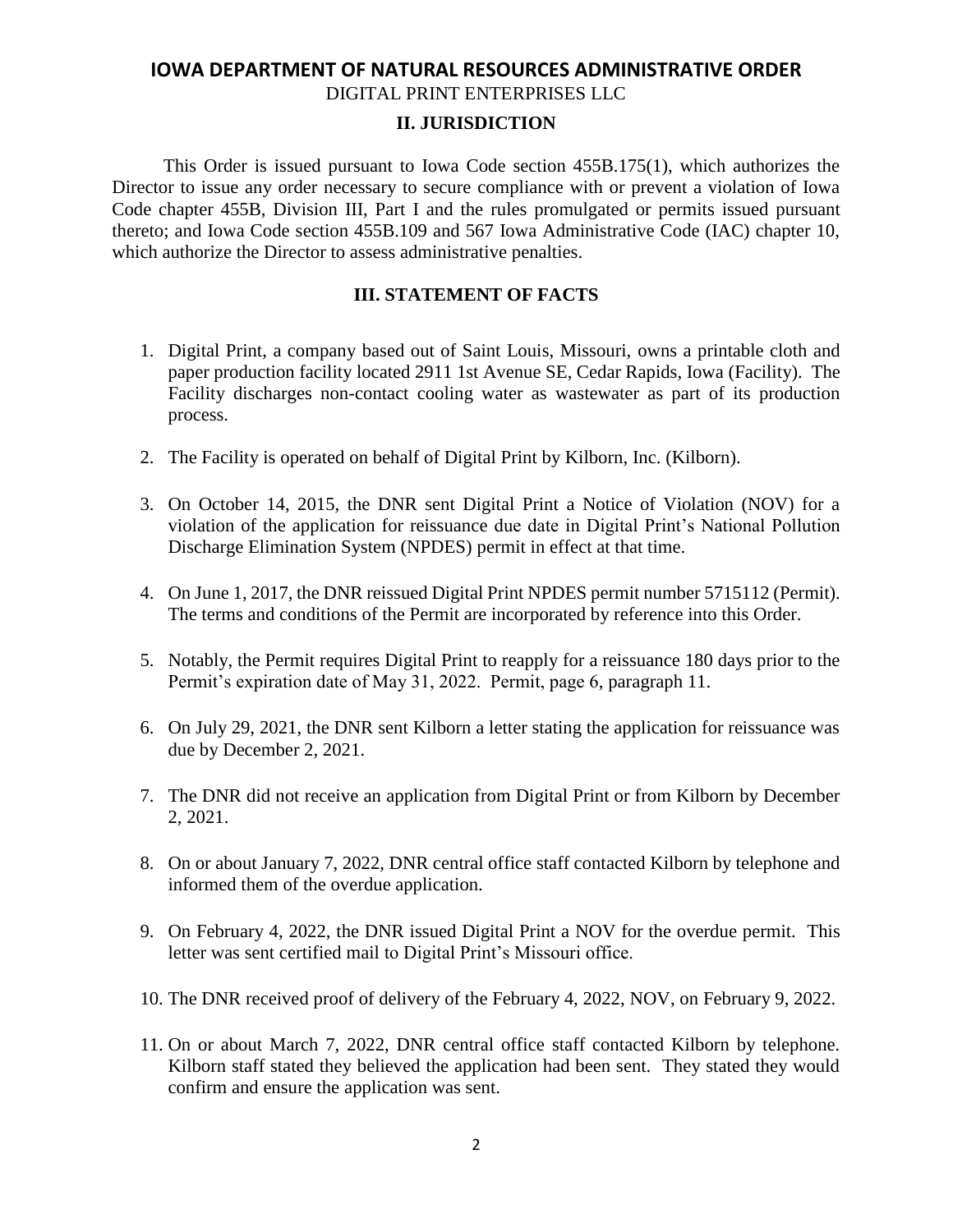# **IOWA DEPARTMENT OF NATURAL RESOURCES ADMINISTRATIVE ORDER** DIGITAL PRINT ENTERPRISES LLC

12. As of the date of the issuance of this order, the DNR has not received an application from either Digital Print or from Kilborn.

### **IV. CONCLUSIONS OF LAW**

The following conclusions of law are applicable to this matter.

- 1. Iowa Code section 455B.173(3) provides that the Environmental Protection Commission (Commission) shall adopt rules related to the location, construction, operation, and maintenance of waste disposal systems. The Commission has enacted rules on the operation of waste disposal systems in 567 IAC chapter 64.
- 2. 567 IAC 64.3(1) prohibits the discharge of wastewater in violation of the terms and conditions of an NPDES permit. The Permit required Digital Print to apply for reissuance of the Permit by December 2, 2021. Digital Print failed to comply with the terms of the Permit.
- 3. 567 IAC 64.8(1)"a" requires an NPDES permit holder to apply for reissuance of a permit within 180 days of the expiration date of the NPDES permit. Digital Print has failed to apply for the reissuance of the Permit within this timeline.

#### **V. ORDER**

THEREFORE, the DNR orders Digital Print to comply with **one** of the following options:

#### **Option 1:**

1a. Immediately upon receipt of this Order notify Mark Lasnek, DNR central office NPDES staff, by email or in writing of Digital Print's intent to continue to discharge wastewater from the Facility;

1b. Submit a renewal application for the Permit within 5 days upon receipt of this Order; and

1c. Pay an administrative penalty of \$1,000.00 within 30 days of the date the Director signs this Order.

#### **Option 2:**

2a. Immediately upon receipt of this Order notify Mark Lasnek, Department central office NPDES staff, by email or in writing of Digital Print's intent to not renew the Permit; and

2b. Cease all discharges of wastewater from the Facility by May 31, 2022.

#### **VI. PENALTY**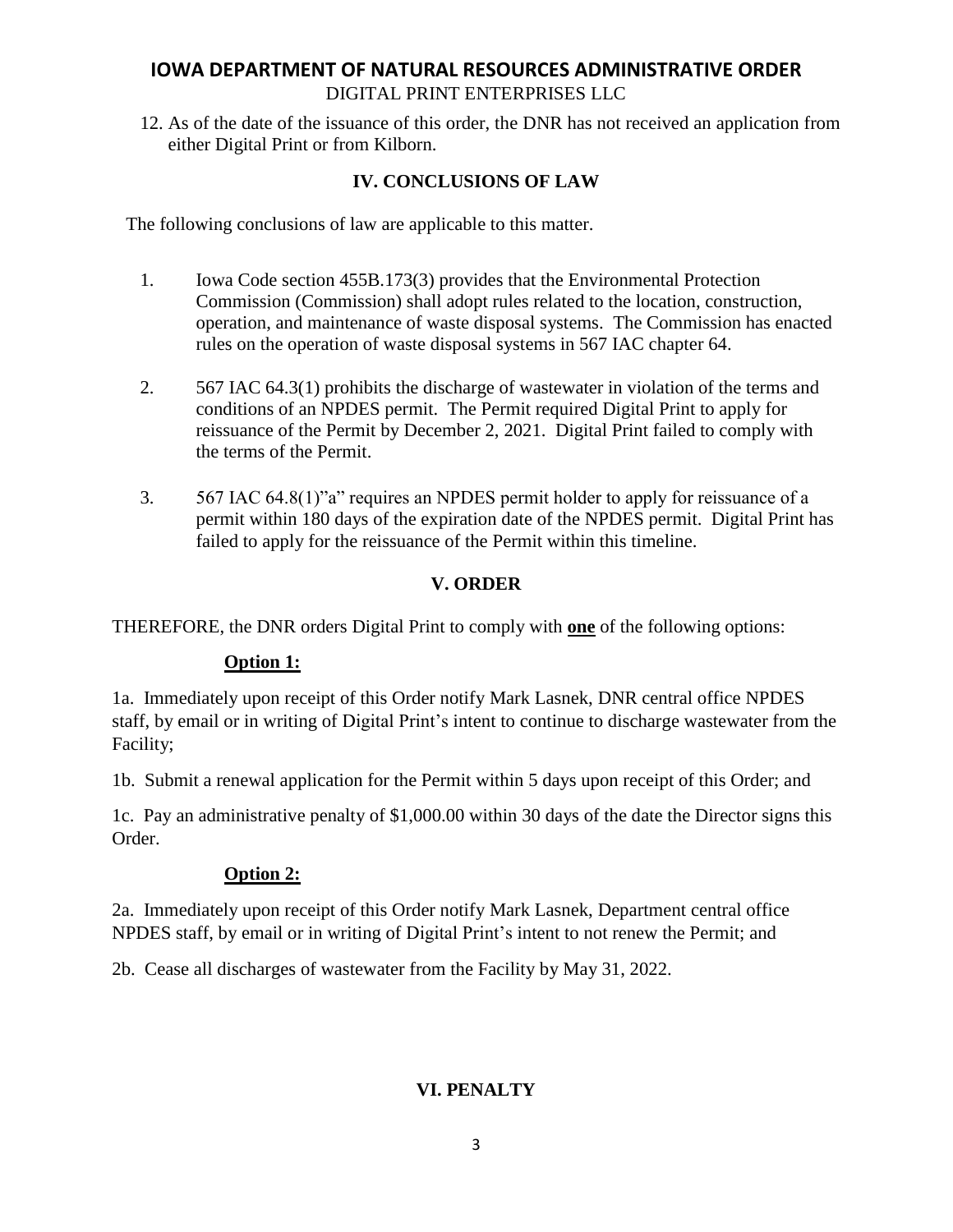# **IOWA DEPARTMENT OF NATURAL RESOURCES ADMINISTRATIVE ORDER** DIGITAL PRINT ENTERPRISES LLC

1. Iowa Code section 455B.191 authorizes the assessment of civil penalties of up to \$5,000.00 per day of violation for the violations involved in this matter.

2. Iowa Code section 455B.109 authorizes the Commission to establish by rule a schedule of civil penalties up to \$10,000.00 which may be assessed administratively. The Commission has adopted this schedule with procedures and criteria for assessment of penalties in 567 IAC chapter 10. Pursuant to this chapter, the Department has determined that the most effective and efficient means of addressing the above-cited violations is the issuance of an administrative order with an administrative penalty. The administrative penalty is determined as follows:

 a. **Economic Benefit**. 567 IAC chapter 10 requires that the Department consider the costs saved or likely to be saved by noncompliance. 567 IAC 10.2(1) states that "where the violator received an economic benefit through the violation or by not taking timely compliance or corrective measures, the department shall take enforcement action which includes penalties which at least offset the economic benefit." 567 IAC 10.2(1) further states, "reasonable estimates of economic benefit should be made where clear data are not available." Digital Print gained nominal delayed economic benefits from delaying the application. Using reasonable estimates, \$50.00 is assessed for this factor.

 b. **Gravity of the Violation**. One of the factors to be considered in determining the gravity of a violation is the amount of penalty authorized by the Iowa Code for the type of violation. As indicated above, substantial civil penalties are authorized by statute. The reapplication due date in NPDES permits ensures the DNR has adequate time to process and reissue NPDES permits before their expiration date, including providing the public the lawfully required time to provide public comment. Additionally, the due date ensures the DNR NPDES program can promptly and effectively handle all NPDES permits coming in for reissuance. Failing to submit applications for reissuance by the due date degrades this system and puts an increased burden on the DNR's NPDES program. Therefore, \$450.00 is assessed for this factor.

 c. **Culpability**. Digital Print has a duty to comply with the terms of the Permit. In addition, the DNR issued Digital Print NOVs in 2015 and 2022 related to the due date of the Permit, as well as the less formal notification letters. Digital Print should be aware of the December 2, 2021, due date requirement yet failed to comply with the due date requirement. Therefore, \$500.00 is assessed for this factor.

[This area is intentionally blank.]